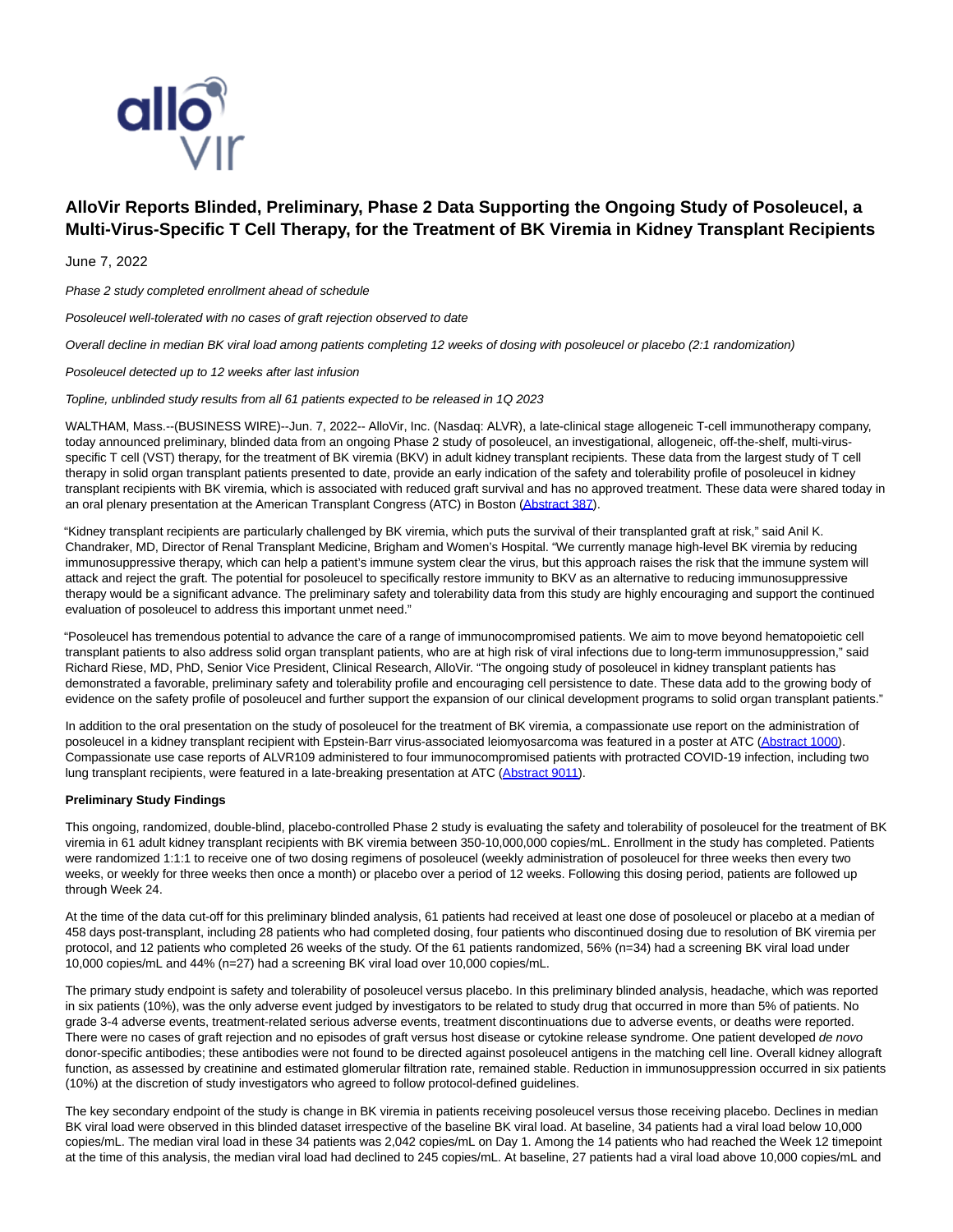the median viral load was 190,546 copies/mL at Day 1. Among the 14 patients who had reached the Week 12 timepoint at the time of this analysis, the median viral load had declined to 27,542 copies/mL.

Exploratory study endpoints include posoleucel persistence by T cell receptor (TCR)-beta sequencing and the assessment of T cell expansion by ELISpot. Posoleucel VSTs were detected in the seven patients with available TCR sequencing data during the infusion period and for up to 12 weeks after the last infusion. Expansion of functional BK-specific VSTs were confirmed in six of these seven patients.

Topline, unblinded study results from all 61 patients are expected to be released in the first quarter of 2023, after completion of the study at the end of this year.

### **About BK Virus**

Due to the long-term immunosuppression required to prevent graft rejection, solid organ transplant recipients are at high risk for reactivating common viruses that are typically controlled by the body's natural immune system. Uncontrolled, these viruses can have devastating consequences.

BK viremia is detected in up to 20% of kidney transplant recipients, with the majority of BK viremia occurring within the first one to two years post-transplant. Approximately half of patients with high-level BK viremia develop BKV nephropathy (BKVN), which can lead to decreased kidney survival and a return to end-stage renal disease and dialysis. There are no approved or effective antiviral treatments for BK viremia. Reduction in immunosuppression to allow the body's immune system to fight the virus can also lead to graft rejection and the development of donor-specific antibodies.

Data suggest that VST therapy may play a role in managing BK viremia and BKVN. Kidney transplant recipients who do not develop BKVN have been shown to have approximately 10-fold higher BKV-specific T-cell responses versus those with BKVN. Kidney transplant recipients with BK viremia who develop robust BKV-specific T-cell responses have also been shown to clear the virus, while those who progressed to BKVN required interventions such as reduction in immunosuppression.

#### **About Posoleucel**

AlloVir's lead product, posoleucel (Viralym-M, ALVR105), is in late-stage clinical development as an allogeneic, off-the-shelf, multi-virus-specific T cell therapy targeting six viral pathogens in immunocompromised individuals: adenovirus (AdV), BK virus (BKV), cytomegalovirus (CMV), Epstein-Barr virus (EBV), human herpesvirus-6 (HHV-6) and JC virus (JCV). In the positive, Phase 2, proof-of-concept CHARMS treatment study in allo-HCT patients, more than 90% of patients who did not respond to or could not tolerate conventional treatment had a complete or partial clinical response after receiving posoleucel. Of the 20 patients with BKV-associated hemorrhagic cystitis (HC) who were treated with posoleucel in the CHARMS study, 75% had resolution of HC by Week 6. In the ongoing Phase 2 study evaluating posoleucel for the prevention of clinically significant infections and disease caused by AdV, BKV, CMV, EBV, HHV-6 and JCV in allo-HCT patients, no patients developed BKV-associated HC. A Phase 3 trial of posoleucel for multi-virus prevention is ongoing.

Based on the strength of the posoleucel Phase 2 data for both treatment and prevention, the FDA has granted posoleucel Regenerative Medicine Advanced Therapy (RMAT) designation for each of the three indications being evaluated in Phase 3 clinical trials – for the treatment of HC caused by BKV, for the treatment of AdV infection in adults and children following allo-HCT, and for the prevention of clinically significant infections and disease caused by posoleucel's six target viruses. The FDA also granted posoleucel Orphan Drug Designation for the treatment of virus-associated HC. The European Medicines Agency has granted posoleucel PRIority Medicines (PRIME) designation for the treatment of serious infections with AdV, BKV, CMV, EBV and HHV-6, and Orphan Medicinal Product designation as a potential treatment of viral diseases and infections in patients undergoing HCT.

## **About AlloVir**

AlloVir is a leading late clinical-stage cell therapy company with a focus on restoring natural immunity against life-threatening viral diseases in pediatric and adult patients with weakened immune systems. The company's innovative and proprietary technology platforms leverage off-the-shelf, allogeneic, single- and multi-virus-specific T cells for patients with T cell deficiencies who are at risk from the life-threatening consequences of viral diseases. AlloVir's technology and manufacturing process enable the potential for the treatment and prevention of a spectrum of devastating viruses with each single allogeneic cell therapy. The company is advancing multiple mid- and late-stage clinical trials across its product portfolio. For more information, visit [www.allovir.com o](https://cts.businesswire.com/ct/CT?id=smartlink&url=http%3A%2F%2Fwww.allovir.com&esheet=52741731&newsitemid=20220607005523&lan=en-US&anchor=www.allovir.com&index=4&md5=332e353c76dc52c3e5b48e9274e7e27c)r follow us on [Twitter o](https://cts.businesswire.com/ct/CT?id=smartlink&url=https%3A%2F%2Ftwitter.com%2Fallo_vir%3Fref_src%3Dtwsrc%255Egoogle%257Ctwcamp%255Eserp%257Ctwgr%255Eauthor&esheet=52741731&newsitemid=20220607005523&lan=en-US&anchor=Twitter&index=5&md5=a31da7f4348515e85537382aa38d1e5d)[r LinkedIn.](https://cts.businesswire.com/ct/CT?id=smartlink&url=https%3A%2F%2Fwww.linkedin.com%2Fcompany%2Fallovir%2F&esheet=52741731&newsitemid=20220607005523&lan=en-US&anchor=LinkedIn&index=6&md5=44a1f3e8074e1c54b2a849fd6660c654)

## **Forward-Looking Statements**

This press release contains forward-looking statements within the meaning of the Private Securities Litigation Reform Act of 1995, as amended, including, without limitation, statements regarding AlloVir's development and regulatory status of our product candidates, including the safety and efficacy of posoleucel as a potential treatment for kidney transplant patients with BKV, the planned conduct of its preclinical studies, and clinical trials and its prospects for success in those studies and trials, and its strategy, business plans and focus. The words "may," "will," "could," "would," "should," "expect," "plan," "anticipate," "intend," "believe," "estimate," "predict," "project," "potential," "continue," "target" and similar expressions are intended to identify forward-looking statements, although not all forward-looking statements contain these identifying words. Any forward-looking statements in this press release are based on management's current expectations and beliefs and are subject to a number of risks, uncertainties, and important factors that may cause actual events or results to differ materially from those expressed or implied by any forward-looking statements contained in this press release, including, without limitation, those related to AlloVir's financial results, the timing for the initiation and successful completion of AlloVir's clinical trials of its product candidates, whether and when, if at all, AlloVir's product candidates will receive approval from the U.S. Food and Drug Administration, or FDA, or other foreign regulatory authorities, competition from other biopharmaceutical companies, the impact of the COVID-19 pandemic on AlloVir's product development plans, supply chain, and business operations and other risks identified in AlloVir's SEC filings, including but not limited to the risks discussed in AlloVir's Annual Report on Form 10-K for the year ended December 31, 2021 and in our other filings with the SEC. AlloVir cautions you not to place undue reliance on any forward-looking statements, which speak only as of the date they are made. AlloVir disclaims any obligation to publicly update or revise any such statements to reflect any change in expectations or in events, conditions, or circumstances on which any such statements may be based, or that may affect the likelihood that actual results will differ from those set forth in the forward-looking statements. Any forward-looking statements contained in this press release represent AlloVir's views only as of the date hereof and should not be relied upon as representing its views as of any subsequent date.